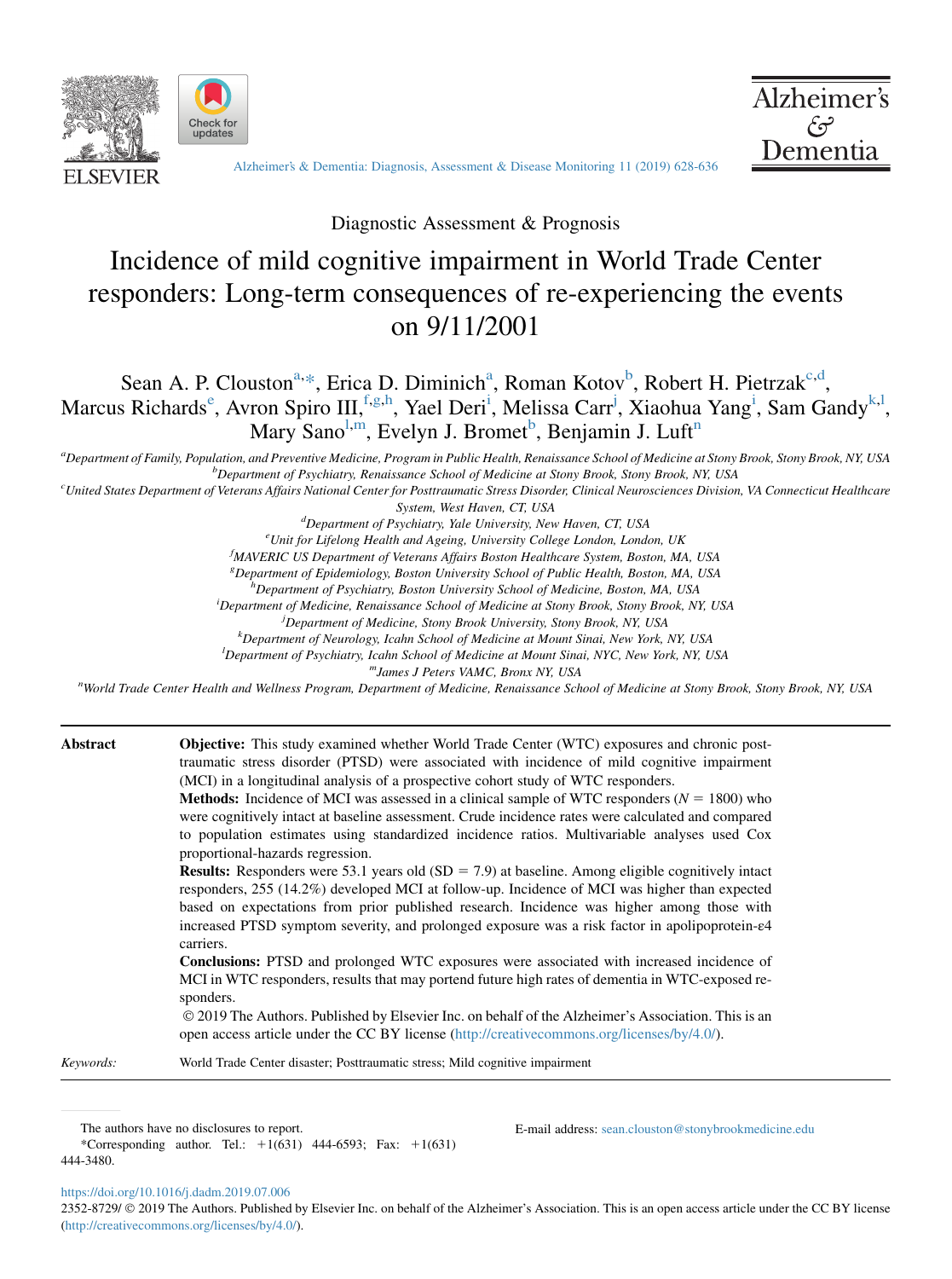The events following the attacks on the World Trade Center (WTC) on September 11, 2001, were cataclysmic. The impacts of these exposures, and their known sequelae, on mental and physical health, remain largely unknown. Many of the more than 60,000 men and women who worked in rescue and recovery efforts at the WTC saw maimed, dead, falling, and dying people and also inhaled dust and smoke containing toxic chemical pollutants during response efforts [\[1\].](#page-7-0) Chronic posttraumatic stress disorder (PTSD) remains among the top five conditions reported in WTCexposed individuals, even two decades after 9/11 [\[1,2\].](#page-7-0) In other populations, PTSD and long-term exposure to airborne pollutants have been linked with increased risk of dementia [\[3,4\]](#page-7-0). Chronic PTSD is a disorder commonly characterized by the stressful re-experiencing of a traumatic event accompanied by a chronically dysregulated stress-response [\[5,6\]](#page-7-0) that has been associated with cognitive dysfunction [\[7\],](#page-7-0) changes in neural responses [\[8\]](#page-7-0), increased neuropathology [\[9\],](#page-7-0) reduced hippocampal volume [\[10\]](#page-7-0), and cortical thinning [\[11\].](#page-7-0) Long-term exposure to airborne pollutants has been associated with increased neuropathology [\[12,13\],](#page-7-0) dopaminergic changes [\[14\]](#page-7-0), and incidence of Alzheimer's disease [\[15\]](#page-7-0).

Research studies of WTC responders have found impairments in cognitive and physical functioning in this population [\[16–18\]](#page-7-0), which is concentrated among responders reporting high levels of chronic intrusive re-experiencing stress. In addition, early reports have identified a small association between lengthy exposures to the pile/pit and cognitive dysfunction [\[17\]](#page-7-0). To date, prior research has been limited to cross-sectional association studies. This is the first study to longitudinally assess the relationship between PTSD and the development of mild cognitive impairment (MCI). This approach is critical because MCI is heterogeneous, and its implications are most concerning when accompanied by decline in cognitive abilities [\[19\].](#page-7-0) The objective of this study was to determine the incidence of MCI in a consecutive sample of cognitively normal WTC responders participating in a clinic-based monitoring study. We hypothesized that incidence of MCI would be more common in WTC responders than in estimates from the general population and that PTSD symptom severity and WTC exposure duration would be associated with increased risk of incident MCI.

## 1. Methods

#### 1.1. Setting

All WTC responders are eligible to attend annual monitoring and treatment appointments, for free, by one of the dedicated WTC responder clinics [\[20\]](#page-7-0). Each clinic manages cases in their geographically determined catchment area. Stony Brook University (SBU) operates two clinical centers that provide annual monitoring visits to WTC responders residing on Long Island, NY. Prior analyses have found that the SBU clinic monitors responders who are similar in terms of exposures, PTSD burden, and age on 9/11/2001 to the responder population [\[1\]](#page-7-0). In 2014, SBU began the first and only prospective study to date to assess indicators of aging in WTC responders by incorporating cognitive assessments into the monitoring visit [\[18\]](#page-7-0).

## 1.2. Study population

Baseline data collection occurred between 01/01/2014 and 12/31/2015 during regularly scheduled monitoring visits among responders who were fluent in English [\(Supplementary Fig. 1](#page-6-0)). The follow-up period was 1.0–2.5  $(mean = 1.48)$  years after baseline assessment with a cutoff date of 07/01/2017. Visit date was recorded for each visit. Eligible responders participated in the initial cognitive assessment (response rate =  $95.6\%$ ).

## 1.3. Non-WTC comparison population

The recruitment of a non-WTC comparison cohort was outside the scope of this study. Incidence in the general population was determined by completing a random-effects meta-analysis of data retrieved for the present study from two systematic reviews of proximal diagnostic categories that were estimated at 50.10/1000 person-years (95%  $CI = [38.09–62.11]$  among participants with average age of 74.8 years ([Supplementary Material\)](#page-6-0).

## 1.4. Ethics

The Stony Brook University Ethics Review Board approved this study (#604113); responders provided written informed consent. All procedures were carried out in accordance with the approved protocols.

## 1.5. Role of the funding source

The funding source played no role in the study design, data collection, analysis, interpretation, or reporting for this study. The corresponding author had full access to these data and final responsibility for the decision to submit for publication.

## 1.6. Measures

## 1.6.1. Mild cognitive impairment

This study systematically identified MCI in a manner consistent with the National Institute on Aging–Alzheimer's Association's definition for MCI [\[19\]](#page-7-0). Cognitive status was assessed using the Montreal Cognitive Assessment (MoCA), a test that was designed to identify multidomain MCI [\[21\].](#page-7-0) The MoCA has excellent test-retest reliability and is internally consistent [\[21\]](#page-7-0). To avoid test-retest biases resulting in increased scores on neuropsychological tests, alternate versions of the test were used at each visit. Because epidemiological analyses relying on the MoCA need to use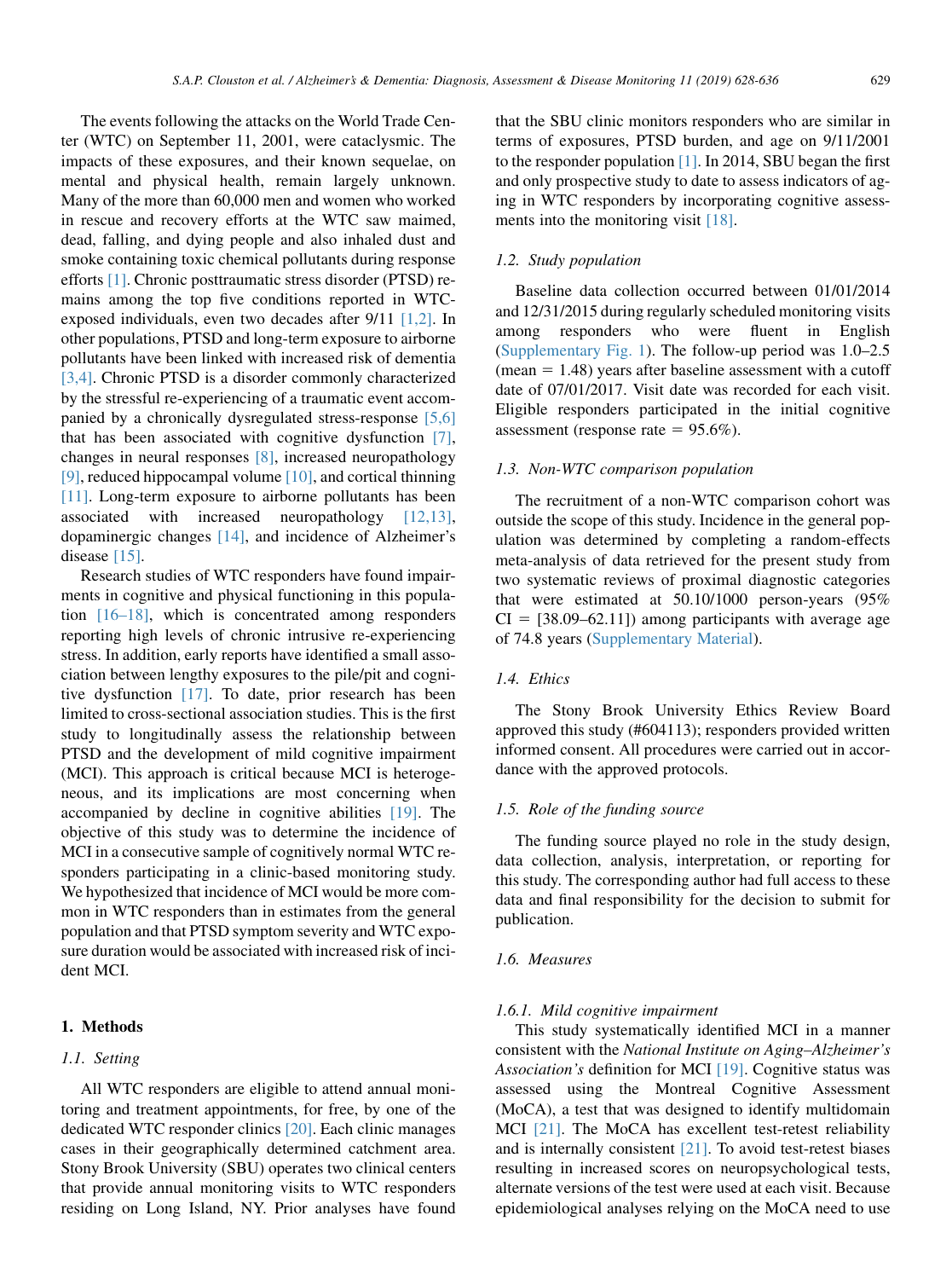more conservative cutoffs than those used in a neurological clinic [\[22\]](#page-7-0), we used a conservative cutoff validated in epidemiological settings (MoCA  $\leq$  23) [\[23\]](#page-7-0). Finally, because memory declines are often reported among individuals with symptoms of anxiety and distress [\[24\]](#page-7-0), and because one symptom of PTSD is self-reported difficulties with memory, cognitive decline was assessed objectively as decay in cognitive functioning at the follow-up assessment.

Posttraumatic stress disorder symptom severity was assessed at monitoring visits using a WTC-specific form of the PTSD Checklist (PCL-17), which assessed PTSD symptoms related to experiences at the WTC site [\[25\]](#page-7-0). To reduce the risk of reverse causation, PTSD symptom severity was measured at enrollment beginning in July 2002. Responders reported the extent to which 17 DSM-IV PTSD symptoms had bothered them in the past month, with responses ranging from not at all (1) to extremely (5). Neurodegenerative conditions often cause neuropsychiatric symptoms in the form of anxiety and elevated depressive symptoms [\[26\];](#page-7-0) however, recent work has shown that re-experiencing symptoms are less sensitive to increases in symptomatology seen in cognitively impaired individuals, so the focus in this study was on the symptoms [\[27\]](#page-7-0). PTSD symptom severity denotes symptoms summed across the five re-experiencing symptoms in a standard way and scaled to range from no symptoms (0) to maximal symptoms (1) to facilitate effect size comparison.

#### 1.6.2. World Trade Center exposure

To infiltrate the brain, inhaled particulate matter must be vanishingly small ( $<$ 0.1 µm), round, and smooth [\[28\]](#page-7-0). Thus, although most research in this population focuses on pulmonary exposures with large and jagged pieces having the potential to become lodged in the lungs, we propose that inhaled dust that is burned or pulverized over a long period may increase risk of dust filtering into the brain through the blood-brain barrier [\[17\].](#page-7-0) No questions in the exposure interview directly address this type of exposure; exposure severity was therefore classified as working on the pile or in the pit where exposures were the most intense and for a prolonged duration (defined as being in the top quintile,  $\geq$ 15 weeks [\[29\]\)](#page-7-0).

## 1.6.3. Apolipoprotein genotyping

APOEε4 allele possession is associated with increased risk of dementia, in part because it increases blood-brain barrier permeability [\[30\]](#page-7-0) and may therefore increase vulnerability to dust-related exposures. DNA was extracted from blood collected during visits at study baseline. SNP genotyping was performed using the Agena iPLEX kit with processing completed at Roswell Park Laboratories. Because of small size (n = 18) of the homozygous- $APOE$  ε4/ε4 group, homo/heterozygous APOE-ε4 carriers were combined.

## 1.6.4. Demographics

Age in years was recorded. While sex is not associated with incidence of MCI in the general population [\[31\],](#page-7-0) sex was also recorded for descriptive purposes. Occupation was dichotomized into nontraditional (e.g., construction workers) versus law enforcement groups. Education was categorized into high school education or less, some college, and university degree. Race/ethnicity was categorized into mutually exclusive categories: white, black, other, or Hispanic.

#### 1.6.5. Physical health

Clinic-recorded diagnoses of all-cause cancer, diabetes, hypertension, and cardiovascular disease were examined. Pre-911 head injury (not due to WTC) was measured using a structured history and categorized as minor (nonconcussive without loss of consciousness), concussive, involving loss of consciousness, or multiple reports across types.

## 1.6.6. Measures used for exclusion

Diagnoses of the following health conditions made at any time before the second cognitive assessment were retrieved from the responders' clinical records: stroke, Parkinson's disease, Alzheimer's disease, other dementias, and multiple sclerosis. Evidence of a WTC-related head injury was collected using a structured history and by reviewing diagnostic charts identifying a traumatic brain injury occurring at the WTC.

Sensitivity analyses ([Supplementary Material\)](#page-6-0) were conducted to clarify modeling assumptions, to examine other potential psychiatric comorbidities and to discuss the relevance of other specifications of PTSD symptoms and diagnosis.

#### 1.7. Statistical analysis

Means with standard deviations, and percentages, were used to describe the sample. Bivariate analyses relied on t-tests and nonparametric trend tests to calculate  $P$  values. Because both PTSD and MCI are common outcomes in this cohort, multivariable analyses in the [Supplementary](#page-6-0) [Material](#page-6-0) and in analyses of attrition reported in the main text relied on log-binomial models to provide unbiased estimates of the relative risk (RR) [\[32\].](#page-7-0) Crude incidence rates and age-standardized incidence rates (aIRs; /1000 personyears) were calculated using direct standardization with the U.S. 2000 standard population [\[33\]](#page-7-0). Standardized incidence ratios were calculated [\[34\]](#page-7-0) to compare crude incidence rates to population estimates as noted previously. Cox proportional-hazards regression was used to model incidence [\[35\];](#page-7-0) unadjusted associations and multivariableadjusted associations were reported. Age/sex-adjusted incidence by time figures was estimated using the results from Cox models for different PTSD and exposure groups. All analyses were proportionally weighted to match the responder population [\[1\]](#page-7-0). Schoenfeld residuals were used to test the proportional-hazards assumption. Analyses were conducted using Stata IC/14.2 [StataCorp].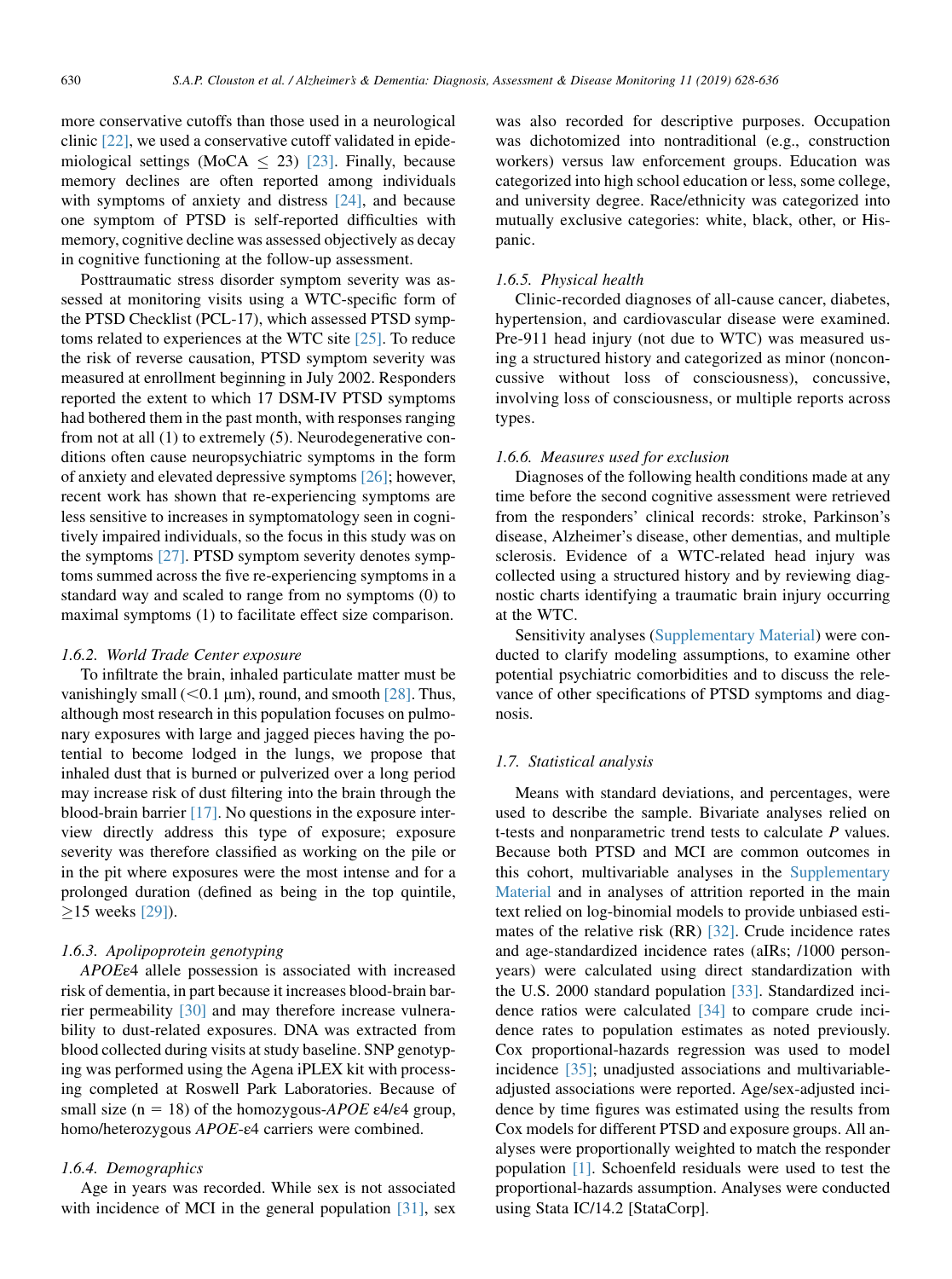Table 1

| Sample characteristics at baseline for the eligible sample and stratified by incident mild cognitive impairment status<br>그는 그는 그들은 그 그 그 그 그 그 일을 하고 그 그 일을 하고 있다. 그는 그 그 그 그 그 그 그 그 일을 하고 그 그 일을 하고 있다. 그 그 그 그는 그 그 그 그는 그 그 그는 그 그는 |  |
|------------------------------------------------------------------------------------------------------------------------------------------------------------------------------------------------------------------------------------------|--|
|------------------------------------------------------------------------------------------------------------------------------------------------------------------------------------------------------------------------------------------|--|

| Responder                                             | Total<br>$(N = 1800)$<br>Mean (SD) | Cognitively intact*<br>$(N = 1545)$<br>Mean $(SD)$ | Mild cognitive impairment<br>at follow-up $(N = 255)$<br>Mean $(SD)$ | $\boldsymbol{P}$ |
|-------------------------------------------------------|------------------------------------|----------------------------------------------------|----------------------------------------------------------------------|------------------|
| characteristics                                       |                                    |                                                    |                                                                      |                  |
| Age, years                                            | 53.15 (7.89)                       | 52.91 (7.68)                                       | 54.59 (8.92)                                                         | .001             |
| PTSD symptom severity                                 | 0.13(0.18)                         | 0.13(0.17)                                         | 0.17(0.23)                                                           | < 0.001          |
| High WTC exposure, %                                  | 10.06                              | 9.39                                               | 14.12                                                                | .038             |
| High WTC exposure and APOE- $\epsilon$ 4 carriers, %  | 2.22                               | 1.49                                               | 6.67                                                                 | < 0.001          |
| $APOE$ - $\varepsilon$ 4 carrier versus noncarrier, % | 21.28                              | 20.84                                              | 23.92                                                                | .258             |
| Female versus male, %                                 | 8.50                               | 8.35                                               | 9.41                                                                 | .591             |
| Race/ethnicity, %                                     |                                    |                                                    |                                                                      |                  |
| White                                                 | 65.96                              | 67.51                                              | 56.48                                                                |                  |
| <b>Black</b>                                          | 3.94                               | 3.37                                               | 7.45                                                                 | < 0.001          |
| Other                                                 | 22.94                              | 22.39                                              | 26.27                                                                | .036             |
| Hispanic                                              | 7.17                               | 6.73                                               | 9.80                                                                 | .017             |
| Nontraditional responder                              | 42.61                              | 41.29                                              | 50.59                                                                | .006             |
| Educational attainment, %                             |                                    |                                                    |                                                                      |                  |
| High school or less                                   | 49.00                              | 48.54                                              | 51.76                                                                |                  |
| Some college                                          | 29.89                              | 29.32                                              | 33.33                                                                | .838             |
| University degree                                     | 21.11                              | 22.14                                              | 14.90                                                                | .046             |
| Hypertension                                          | 29.39                              | 28.74                                              | 33.33                                                                | .134             |
| <b>Diabetes</b>                                       | 10.11                              | 10.36                                              | 8.63                                                                 | .405             |
| Cardioarterial disease                                | 4.50                               | 4.40                                               | 5.10                                                                 | .612             |
| All-cause cancer                                      | 16.39                              | 15.86                                              | 19.61                                                                | .128             |
| Head injury, %                                        |                                    |                                                    |                                                                      |                  |
| None                                                  | 62.67                              | 62.72                                              | 62.35                                                                |                  |
| Minor                                                 | 8.33                               | 8.28                                               | 8.63                                                                 | .844             |
| Concussion                                            | 4.33                               | 4.53                                               | 3.14                                                                 | .356             |
| Loss of consciousness                                 | 10.11                              | 10.10                                              | 10.20                                                                | .938             |
| Multiple                                              | 14.56                              | 14.37                                              | 15.69                                                                | .617             |

Abbreviations: PTSD, posttraumatic stress disorder; WTC, World Trade Center; SD, standard deviation.

NOTE. Race/ethnicity categories are mutually exclusive; the other race category includes other races and non-Hispanic multirace categories. P values derived from two-tailed t-tests derived from bivariate log-binomial regression.

\*Responders who were cognitively intact at baseline and remained that way at follow-up.

## 2. Results

#### 2.1. Sample description

After excluding responders with WTC/military-related head injuries or preexisting neurocognitive disorders, the final sample (Table 1) was in their mid-50s, on average, and most participants were male, worked in law enforcement, had more than a high school diploma, and worked six weeks at the WTC site. Applying exclusion criteria resulted in exclusion of 62 responders who had a history of neurocognitive diseases including brain cancer and dementia, and 16 responders with incomplete information. Of those who were eligible, 87.7% completed a followup visit within the observational period, 82.8% of whom completed follow-up cognitive assessments. Analyses of the likelihood of attrition revealed that those who were cognitively impaired at baseline were more likely to lack a follow-up cognitive assessment (RR =  $1.24$ , 95%)  $CI = [1.08-1.42], P = .002$  and also revealed that among those who were cognitively normal, that having a  $MoCA < 26$  was also associated with loss to follow-up  $(RR = 1.17, 95\% \text{ CI} = [1.02-1.34], P = .028$ . At the initial assessment, 390 (17.8%) responders with MoCA scores indicative of cognitive impairment were excluded from this analysis, while 255 (14.2% of the sample) developed MCI at follow-up. Bivariate analyses identified greater PTSD symptom severity, severe WTC exposure, and presence of APOE-ε4 coupled with high exposure as risk factors for MCI. Analyses also identified some non-WTC risk factors for MCI including older age, occupation, and educational attainment.

#### 2.2. Incidence of MCI

Crude incidence rates were 108.09/1000 person-years  $(95\% \text{ CI} = [95.94-122.24])$ . Age-standardized incidence of MCI was estimated to be aIR =  $159.51$  (95%)  $CI = [154.81 - 164.21]$  in the WTC responder population. Comparing crude rates to published results ( $aIR = 50.10/$ 1000 person-years), incidence was higher in WTC responders than in the general population (standardized incidence ratio = 2.16, 95% CI =  $[1.92-2.41]$ ). Cumulative incidence of MCI was higher among those with higher PTSD symptom severity ([Fig. 1\)](#page-4-0), and among responders possessing the APOE-ε4 reporting severe WTC exposures [\(Fig. 2\)](#page-4-0), supporting trends identified in Table 1.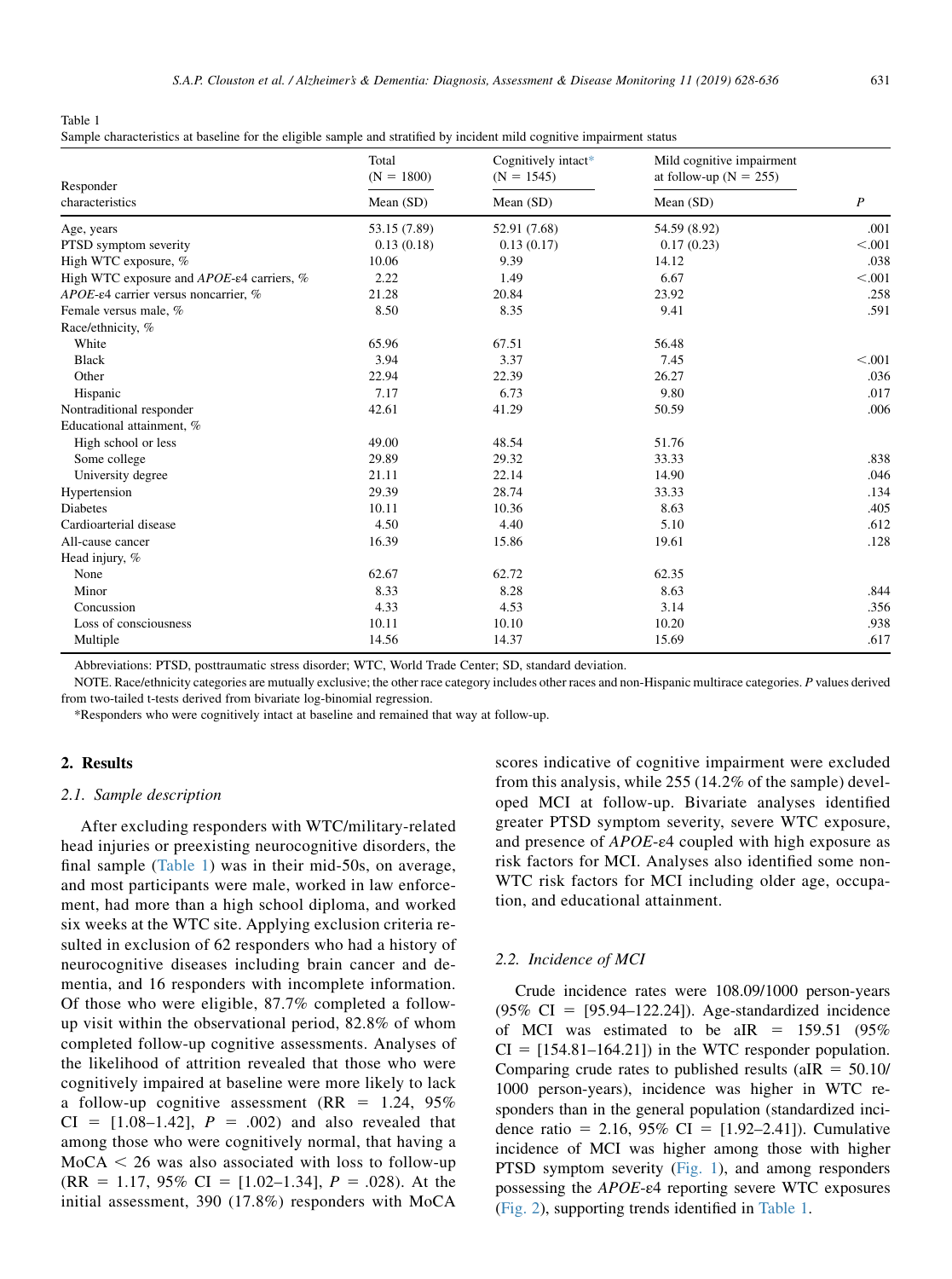<span id="page-4-0"></span>

Fig. 1. Incidence proportion of mild cognitive impairment over time among responders, separated by PTSD symptom severity groups. PTSD symptom severity was categorized into low (0–0.249; 78.0% of the sample), medium (0.25–0.49; 15.5% of the sample), and high (0.50–1.00; 6.4% of the sample) in this figure. Abbreviation: PTSD, posttraumatic stress disorder.

Examining age-adjusted incidence rates revealed similar overall trends: compared to those with low PTSD symptom severity (aIR = 99.77/1000 person-years,  $95\%$  CI = [95.47– 104.06]), incidence rates increased in responders with medium (aIR =  $178.29/1000$  person-years,  $95%$  $CI = [175.26-181.32]$  and high PTSD symptom severity  $(aIR = 219.05/1000$  person-years, 95% CI = [215.97– 222.13]). Compared to those with either low WTC exposure severity or who do not carry the APOE-ε4 allele (aIR =  $114.60/1000$  person-years, 95% CI = [110.10– 119.11]), those who were severely exposed had higher incidence (aIR =  $150.61/1000$  person-years,  $95%$  $CI = [147.55-153.68]$  while those who carried the APOE-ε4 allele and had high WTC exposure severity had very high incidence of MCI (aIR  $=$  527.06/1000 personyears,  $95\%$  CI = [524.41–529.70]).



Fig. 2. Cumulative incidence proportion showing incidence of mild cognitive impairment among responders, separated by WTC exposure severity and by APOE-ε4 allele possession status group. Abbreviation: WTC, World Trade Center.

#### 2.3. Multivariate analyses

Prior results were confirmed first in unadjusted and then in multivariable-adjusted analyses. The proportionalhazards assumption was upheld in these analyses  $(\chi^2 = 14.8, P = .613)$ . Analyses revealed that both higher PTSD symptom severity and APOE-ε4 allele possession among severely exposed WTC responders were associated with increased risk of incident MCI [\(Table 2\)](#page-5-0).

## 2.4. Sensitivity analyses

Additional analyses examined the extent to which predictors including PTSD symptoms and WTC exposures may be explained by inclusion of possible alternative specifications for mental health conditions including diagnosed anxiety and depressive disorders. Consistent with the literature, diagnoses with these disorders were highly associated with increased PTSD symptom severity at enrollment (depression: RR = 13.98 [10.77–18.14]; anxiety: RR =  $9.52$ [726–12.49]) raising concerns about multicollinearity. Supplemental analyses ([Supplementary Material\)](#page-6-0) revealed that the appropriate specification was PTSD symptom severity as measured here.

## 3. Discussion

Individuals involved in the WTC disaster are now at midlife, a time when aging is starting to become clinically apparent. This is the only prospective longitudinal study of cognitive aging in responders who participated in the rescue and recovery efforts following the attacks of 9/11/2001 on the WTC. We found higher than expected incidence of MCI over an 18-month follow-up period when comparing incidence statistics to estimates among unexposed individuals from the general population of individuals who were, on average, 20 years older than those studied here. In addition, this study reported a strong association between prolonged WTC exposure and incident MCI among responders carrying the APOE-ε4 allele and further noted that WTC exposures were strongly associated with incidence of MCI among those possessing the APOE-ε4 allele.

This study was conducted in a single clinical center that monitors responders living in Long Island, NY. These responders are similar in levels of exposure and PTSD symptom severity to the  $>60,000$  WTC responders (including firefighters, police, construction, media, medical, and volunteer responders) monitored across all the WTC monitoring programs [\[20\]](#page-7-0). These findings therefore imply a potentially high burden of MCI in the broader WTC responder population.

The prognosis for MCI in this cohort is unknown. Some cases may develop dementia, whereas others will remain stable and many will resolve. Yet, while the clinical diagnosis of dementia was outside the scope of this study, analyses examining diagnostic accuracy in the Alzheimer's Disease Neuroimaging Initiative suggest that 41.9% of older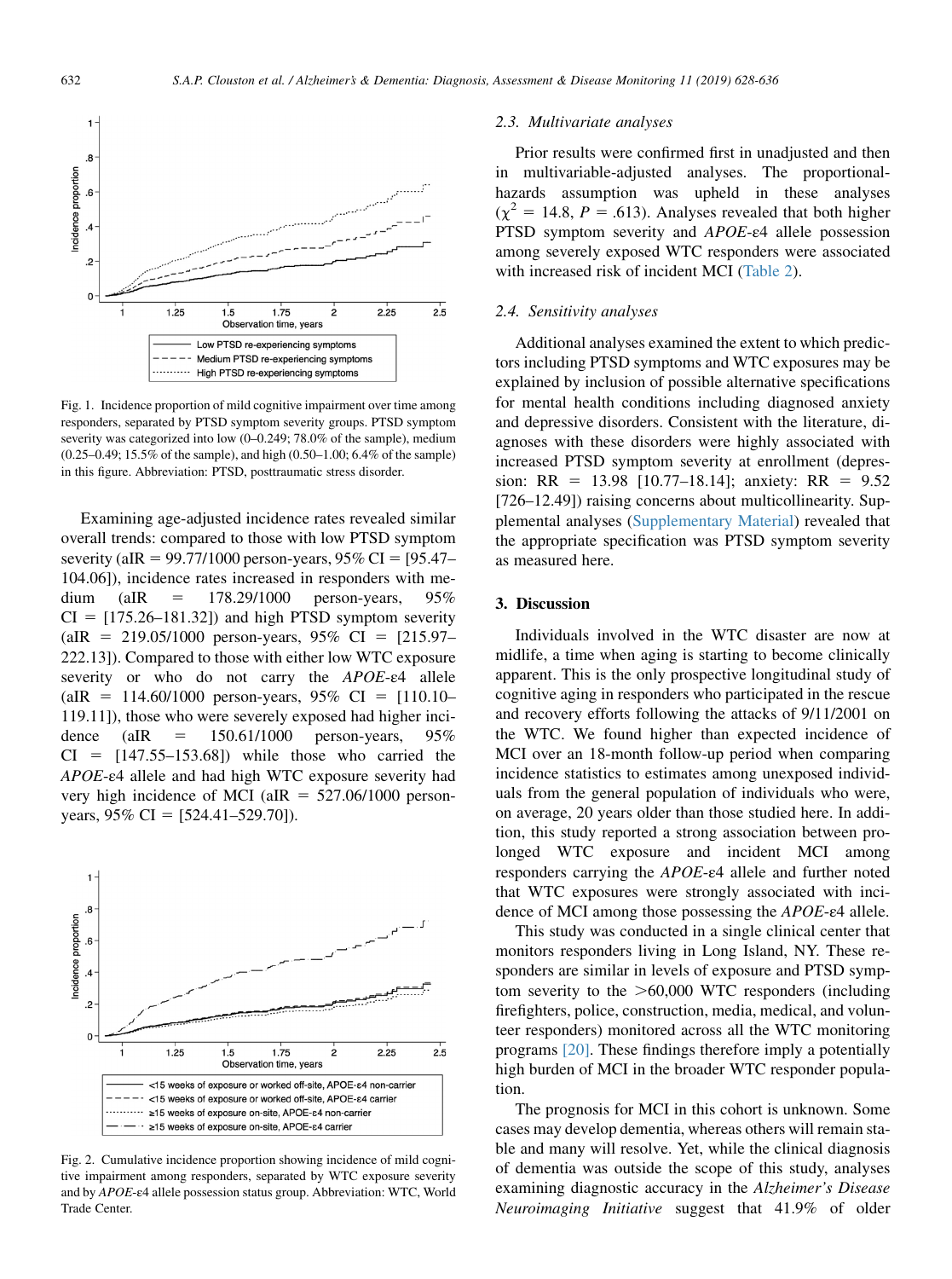<span id="page-5-0"></span>Table 2

Unadjusted and multivariable-adjusted hazard ratios examining cumulative incidence of mild cognitive impairment among those who were cognitively intact at first assessment

|                                                       | Unadjusted             | Multivariable-adjusted analyses |                        |                  |
|-------------------------------------------------------|------------------------|---------------------------------|------------------------|------------------|
| Variable                                              | aHR (95% CI)           | $\boldsymbol{P}$                | aHR (95% CI)           | $\boldsymbol{P}$ |
| Age, years                                            | $1.024(1.006-1.042)$   | .009                            | $1.021(1.000-1.041)$   | .046             |
| PTSD symptom severity                                 | 2.974 (1.489-5.94)     | .002                            | $2.672(1.331 - 5.367)$ | .006             |
| WTC exposure severity                                 | $1.300(0.889 - 1.902)$ | .176                            | $0.925(0.551 - 1.552)$ | .767             |
| WTC exposure severity among<br>$APOE$ - $e4$ carriers | 3.215 (1.965–5.261)    | < 0.001                         | 3.889 (1.788-8.462)    | .001             |
| Any APOE-ε4 versus no APOE-ε4                         | $1.293(0.957-1.749)$   | .095                            | $1.043(0.736-1.479)$   | .813             |
| Female versus male                                    | $1.087(0.681 - 1.733)$ | .727                            | $1.024(0.637-1.647)$   | .921             |
| Race/ethnicity                                        |                        |                                 |                        |                  |
| White                                                 | 1.000                  |                                 | 1.000                  |                  |
| <b>Black</b>                                          | $1.584(0.935 - 2.683)$ | .088                            | $1.582(0.932 - 2.685)$ | .089             |
| Other                                                 | $0.638(0.47 - 0.867)$  | .004                            | $0.718(0.496 - 1.038)$ | .078             |
| Hispanic                                              | $1.141(0.707 - 1.841)$ | .590                            | $1.255(0.769 - 2.047)$ | .364             |
| Nontraditional responder                              | $0.808(0.622 - 1.049)$ | .110                            | $0.898(0.656 - 1.229)$ | .502             |
| vs. law enforcement                                   |                        |                                 |                        |                  |
| <b>Educational attainment</b>                         |                        |                                 |                        |                  |
| High school or less                                   | 1.000                  |                                 | 1.000                  |                  |
| Some college                                          | $1.142(0.87-1.499)$    | .338                            | $1.100(0.799 - 1.514)$ | .559             |
| University degree                                     | $0.602(0.421 - 0.862)$ | .006                            | $0.686(0.465 - 1.013)$ | .058             |
| Hypertension                                          | $1.354(1.028 - 1.783)$ | .031                            | $1.273(0.948 - 1.711)$ | .109             |
| <b>Diabetes</b>                                       | $0.972(0.608 - 1.553)$ | .906                            | $0.732(0.444 - 1.204)$ | .219             |
| Cardiovascular disease                                | 1.711 (0.981-2.984)    | .058                            | $1.882(1.058 - 3.347)$ | .031             |
| All-cause cancer*                                     | $1.185(0.842 - 1.666)$ | .331                            | $1.042(0.721 - 1.504)$ | .828             |
| Head injury                                           |                        |                                 |                        |                  |
| None                                                  | 1.000                  |                                 | 1.000                  |                  |
| Nonconcussive                                         | $1.196(0.747-1.916)$   | .455                            | $1.210(0.752 - 1.947)$ | .433             |
| Concussion                                            | $0.809(0.388 - 1.688)$ | .573                            | $0.705(0.339 - 1.468)$ | .351             |
| Loss of consciousness                                 | $0.928(0.606 - 1.421)$ | .731                            | $0.810(0.522 - 1.258)$ | .348             |
| Multiple                                              | $1.132(0.787 - 1.627)$ | .505                            | $1.089(0.747 - 1.588)$ | .657             |

Abbreviations: WTC, World Trade Center; PTSD, posttraumatic stress disorder; HR, hazard ratio; aHR, adjusted hazard ratio; 95% CI, confidence interval. \*History of all-cause cancer excludes brain cancer. Reference categories labeled 1.000. Multivariable analysis adjusted only for variables shown.

individuals with MCI (MoCA  $\leq$  23) also have functional limitations sufficient for dementia diagnosis [\[36\]](#page-7-0). While not at all definitive, the high level of functional limitations accompanying MCI is concerning because only 1/1000 people aged 45–64 years are expected to have dementia at this age group [\[37\]](#page-7-0), whereas 41.9% of those with incident MCI in this study would reflect a baseline prevalence of dementia in the range of 74.5/1,000. Studies are now underway to assess the level of functional limitations in this population.

Chronically re-experiencing traumatic memories are foundational symptoms in PTSD and may be crucial when studying the long-term results of traumatic events because these emotionally intense memories link experiences to long-term dysregulation in neurobiological processes [\[38\].](#page-7-0) These recalled stressful experiences are fairly common, with more than one-quarter of WTC responders experiencing these symptoms more than a decade after the event [\[2\].](#page-7-0) Neuroimaging studies have reported that trauma survivors with chronic PTSD have more rapid hippocampal volume loss [\[10\]](#page-7-0), reduced cortical thickness [\[11\]](#page-7-0), increased  $\beta$ -amyloid deposition [\[9\],](#page-7-0) and changes to plasma  $\beta$ -amyloid burden [\[39\]](#page-7-0).

While PTSD was a key risk factor in these analyses, some of the excess risk in this population may be directly attributable to WTC exposures. Compositional studies have identified known neurotoxins in dust collected at the WTC [\[40\].](#page-8-0) Building on a prior study, which showed that prolonged work on the pile was associated with reduced cognitive performance [\[17\]](#page-7-0), we also found a weak association between prolonged exposure that was magnified among responders carrying the high-risk APOE-ε4 allele. These results support the potential for dust exposures to infiltrate the brain when blood-brain-barrier permeability is increased as has been reported for APOE-ε4 carriers [\[30\]](#page-7-0) but may also be common in old age [\[41\].](#page-8-0) Future analyses should seek to replicate these analyses.

## 3.1. Limitations

Though being the first study of its kind among WTC responders, this study was limited in a number of ways. First, we relied upon a meta-analysis of other incidence studies to provide a comparison population. The best comparison group would be one made up of similarly educated and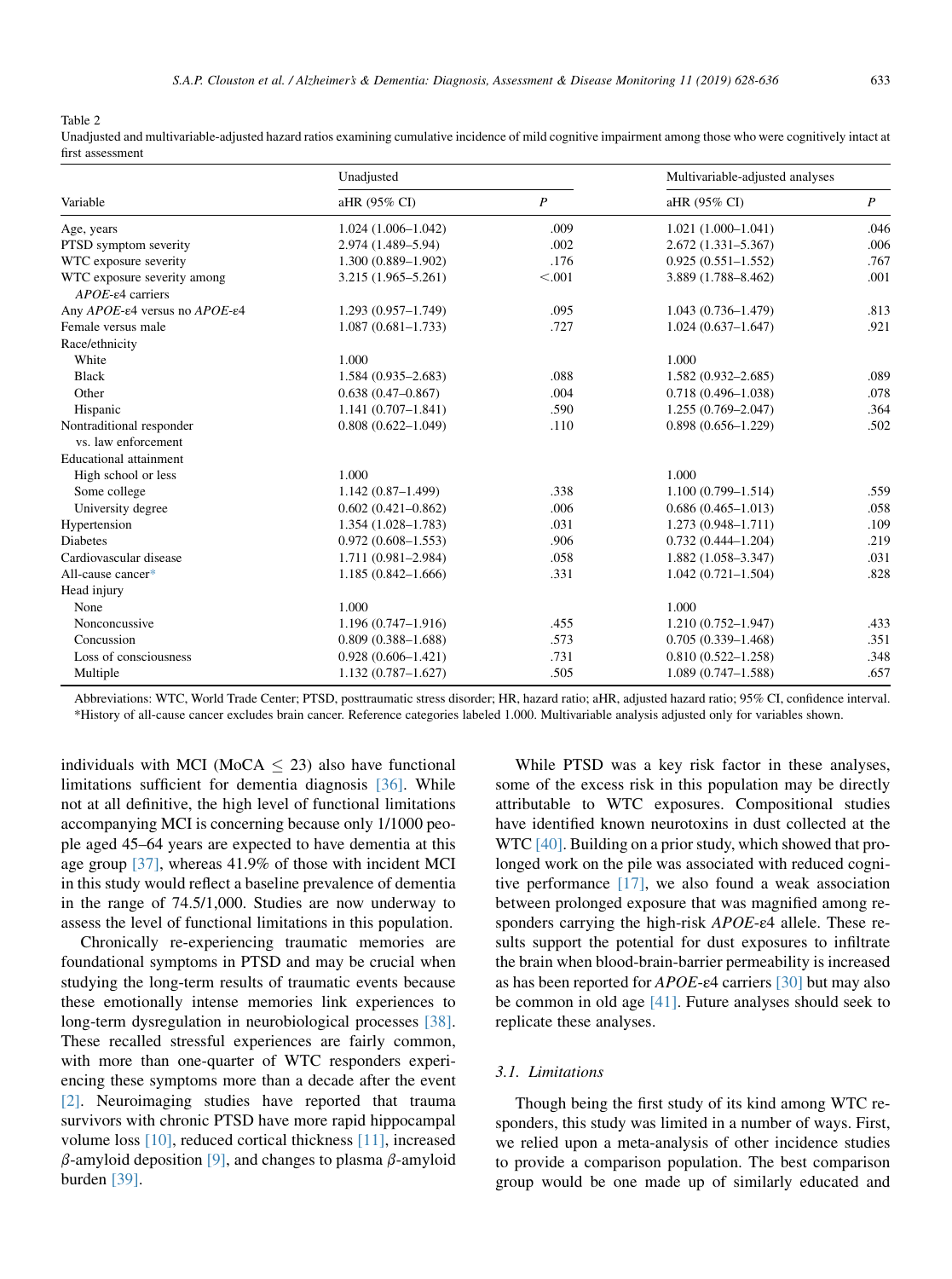<span id="page-6-0"></span>employed individuals who did not respond. The extreme nature of the WTC exposure meant that most NYPD, who make up 66% of our population, aided in response efforts. Those who did not may be unique in a number of ways, including that they were disabled or otherwise unfit during the response efforts. Nevertheless, while the comparison statistics presented are not optimal, there is a known need to clarify our expectations about the level of incidence expected for these purposes. In addition, we relied upon a short but well-validated clinical examination to identify MCI. This examination could fit the short time window that was available but is not a comprehensive neuropsychological examination and does not allow for domain-specific analysis. Furthermore, despite the fact that we defined MCI and accompanying cognitive decline in a way that is consistent with researchers in the field of Alzheimer's disease, in the absence of neural biomarkers, we cannot ascertain pathogenesis or possible prognosis of MCI in this cohort. Individuals in this study were cognitively assessed for the first time more than 10 years after WTC exposures. Although individuals who were already cognitively impaired at baseline were excluded from this study, the follow-up of cognitive status in this population relying on alternative measures of risk of Alzheimer's and related diseases will be crucial for future studies. There was no time allotted for cognitive assessments to validate cognitive status across all recorded cases. Because of strong symptomatologic overlap between psychiatric disorders, we were not powered to discriminate between mental health disorders in multivariable analyses. In addition, while individual risk for MCI appears to be increasing in this population, there are no comparable data with which to directly compare incidence in such a young population. While this study was interested in MCI [\[19\]](#page-7-0), a prodrome for Alzheimer's disease, recognizing the youth of the population and the lack of quantitative neuropathology were refrained from applying diagnostic labels in favor of more descriptive language. A final limitation is the reliance on self-reported symptoms from enrollment visits rather than diagnostic information for PTSD. While not always preferable, this focus on symptom domains is in line with the increased interest in symptoms-focused definitions of mental health diagnoses and recognizes the emerging consensus that specific PTSD symptoms may have different long-term consequences and specifically that chronically re-experiencing a stressful event may carry undue influence on neurobiological risk [\[38\]](#page-7-0).

#### 4. Conclusions

This study is the first of its kind in a sample of WTC responders and provides increasing support for the view that WTC exposures may have neurological implications. The long-term risks on health after WTC exposures are largely unknown. In this cohort, the incidence of MCI was more than three times as common as has been previously shown in similar studies. Clinicians and policymakers need to be aware of the increased risk for early MCI in this population and the utility of monitoring cognitive functioning in the long term.

## Acknowledgments

The authors would like to acknowledge the support from the National Institute of Occupational Safety and Health (NIOSH) who support World Trade Center clinical and monitoring efforts at Stony Brook University (CDC/ NIOSH 200-2011-39361). The authors would also like to acknowledge support for aging research in this population (NIH/NIA R01 AG049953) and for funding to support brain aging research and treatment (NIH/NIA P50 AG005138). Finally, the authors would like to acknowledge support by a Senior Research Career Scientist Award from the US Department of Veterans Affairs, Clinical Science R&D Service.

## Supplementary Data

Supplementary data related to this article can be found at <https://doi.org/10.1016/j.dadm.2019.07.006>.

## RESEARCH IN CONTEXT

- 1. Systematic review: We reviewed the literature in PubMed and Google Scholar and found no prior work detailing incidence of mild cognitive impairment (MCI) among World Trade Center (WTC) responders. However, prior studies identified high levels of chronic posttraumatic stress disorder (PTSD), a risk factor for MCI in veterans and Holocaust survivors.
- 2. Interpretation: In this study of responders without comorbid head injury, crude incidence of MCI was higher in this population than in other prospective studies of individuals aged, on average, 20 years older. WTC-related PTSD, identified at program enrollment occurring as early as July 2002, was a main risk factor for MCI. In addition, prolonged exposure to the WTC site was a risk factor among apolipoprotein-ε4 carriers.
- 3. Future directions: PTSD is a risk factor for MCI in WTC responders at midlife. Future work should seek to determine the prognosis for MCI at midlife in this cohort and to detail the neuropathological correlates for the disease.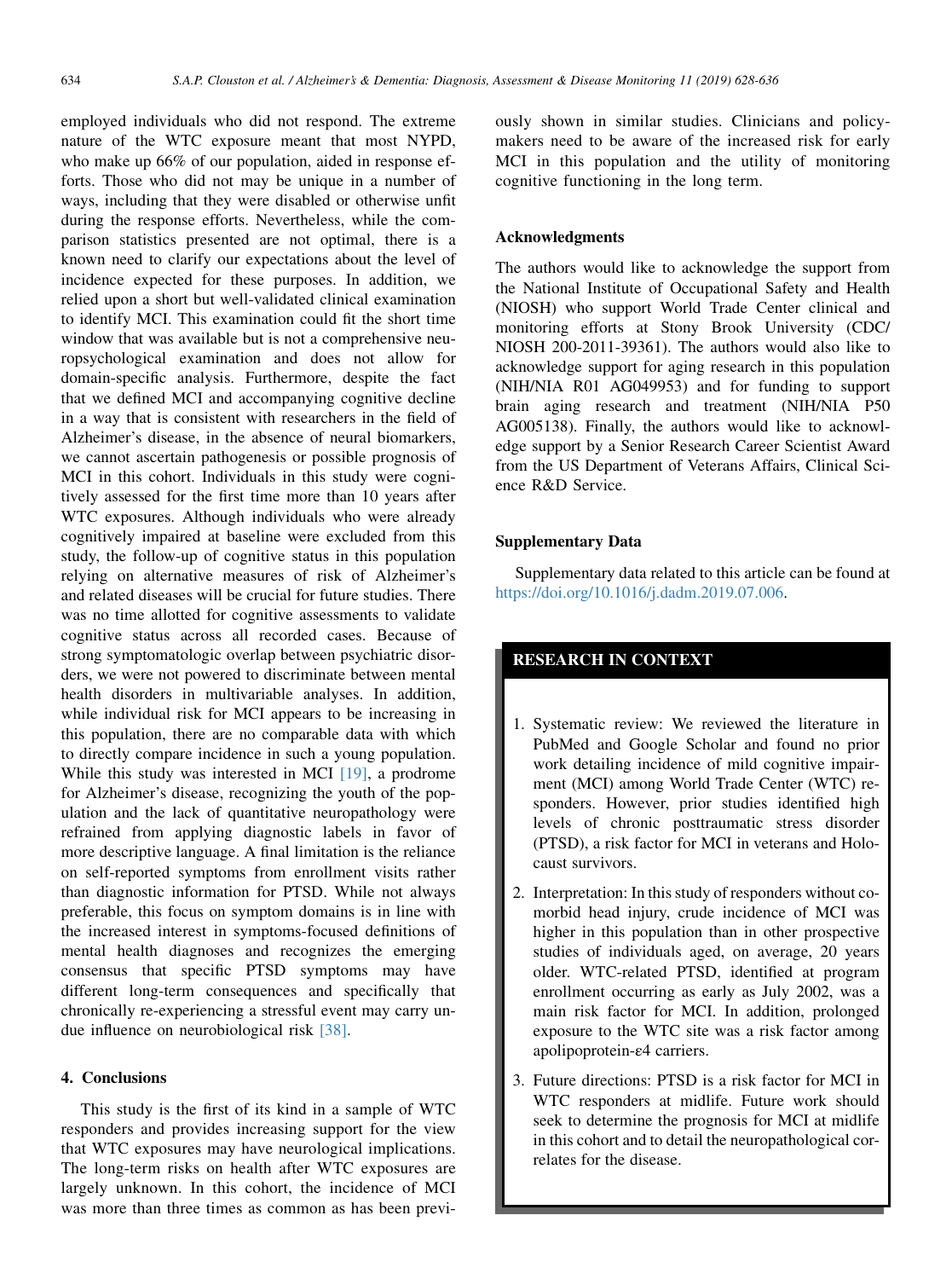#### <span id="page-7-0"></span>References

- [1] [Dasaro CR, Holden WL, Berman KD, Crane MA, Kaplan JR,](http://refhub.elsevier.com/S2352-8729(19)30057-0/sref1) [Lucchini RG, et al. Cohort Profile: World Trade Center Health Pro](http://refhub.elsevier.com/S2352-8729(19)30057-0/sref1)[gram General Responder Cohort. Int J Epidemiol 2017;46:e9.](http://refhub.elsevier.com/S2352-8729(19)30057-0/sref1)
- [2] [Bromet E, Hobbs M, Clouston S, Gonzalez A, Kotov R, Luft B. DSM-](http://refhub.elsevier.com/S2352-8729(19)30057-0/sref2)[IV post-traumatic stress disorder among World Trade Center re](http://refhub.elsevier.com/S2352-8729(19)30057-0/sref2)[sponders 11–13 years after the disaster of 11 September 2001 \(9/](http://refhub.elsevier.com/S2352-8729(19)30057-0/sref2) [11\). Psychol Med 2016;46:771–83](http://refhub.elsevier.com/S2352-8729(19)30057-0/sref2).
- [3] [Yaffe K, Vittinghoff E, Lindquist K, Barnes D, Covinsky KE,](http://refhub.elsevier.com/S2352-8729(19)30057-0/sref3) [Neylan T, et al. Posttraumatic stress disorder and risk of dementia](http://refhub.elsevier.com/S2352-8729(19)30057-0/sref3) [among US veterans. Arch Gen Psychiatry 2010;67:608–13.](http://refhub.elsevier.com/S2352-8729(19)30057-0/sref3)
- [4] [Calderon-Garciduenas L, Villarreal-Rios R. Living close to heavy](http://refhub.elsevier.com/S2352-8729(19)30057-0/sref4) [traffic roads, air pollution, and dementia. Lancet 2017;389:675–7.](http://refhub.elsevier.com/S2352-8729(19)30057-0/sref4)
- [5] [Os](http://refhub.elsevier.com/S2352-8729(19)30057-0/sref5)o[rio C, Jones N, Jones E, Robbins I, Wessely S, Greenberg N. Com](http://refhub.elsevier.com/S2352-8729(19)30057-0/sref5)[bat experiences and their relationship to post-traumatic stress disorder](http://refhub.elsevier.com/S2352-8729(19)30057-0/sref5) [symptom clusters in UK military personnel deployed to Afghanistan.](http://refhub.elsevier.com/S2352-8729(19)30057-0/sref5) [Behav Med 2018;44:131–40.](http://refhub.elsevier.com/S2352-8729(19)30057-0/sref5)
- [6] [Desmedt A, Marighetto A, Piazza P-V. Abnormal fear memory as a](http://refhub.elsevier.com/S2352-8729(19)30057-0/sref6) [model for posttraumatic stress disorder. Biol Psychiatry 2015;](http://refhub.elsevier.com/S2352-8729(19)30057-0/sref6) [78:290–7](http://refhub.elsevier.com/S2352-8729(19)30057-0/sref6).
- [7] [Golier JA, Yehuda R, Lupien SJ, Harvey PD, Grossman R, Elkin A.](http://refhub.elsevier.com/S2352-8729(19)30057-0/sref7) [Memory performance in Holocaust survivors with posttraumatic stress](http://refhub.elsevier.com/S2352-8729(19)30057-0/sref7) [disorder. Am J Psychiatry 2002;159:1682–8](http://refhub.elsevier.com/S2352-8729(19)30057-0/sref7).
- [8] [Whalley MG, Kroes MC, Huntley Z, Rugg MD, Davis SW,](http://refhub.elsevier.com/S2352-8729(19)30057-0/sref8) [Brewin CR. An fMRI investigation of posttraumatic flashbacks. Brain](http://refhub.elsevier.com/S2352-8729(19)30057-0/sref8) [Cogn 2013;81:151–9.](http://refhub.elsevier.com/S2352-8729(19)30057-0/sref8)
- [9] [Mohamed AZ, Cumming P, Srour H, Gunasena T, Uchida A,](http://refhub.elsevier.com/S2352-8729(19)30057-0/sref9) [Haller CN, et al. Amyloid pathology fingerprint differentiates post](http://refhub.elsevier.com/S2352-8729(19)30057-0/sref9)[traumatic stress disorder and traumatic brain injury. NeuroImage](http://refhub.elsevier.com/S2352-8729(19)30057-0/sref9) [Clin 2018;19:716–26](http://refhub.elsevier.com/S2352-8729(19)30057-0/sref9).
- [10] [Felmingham K, Williams LM, Whitford TJ, Falconer E, Kemp AH,](http://refhub.elsevier.com/S2352-8729(19)30057-0/sref10) [Peduto A, et al. Duration of posttraumatic stress disorder predicts hip](http://refhub.elsevier.com/S2352-8729(19)30057-0/sref10)[pocampal grey matter loss. Neuroreport 2009;20:1402–6](http://refhub.elsevier.com/S2352-8729(19)30057-0/sref10).
- [11] [Lindemer ER, Salat DH, Leritz EC, McGlinchey RE, Milberg WP.](http://refhub.elsevier.com/S2352-8729(19)30057-0/sref11) [Reduced cortical thickness with increased lifetime burden of PTSD](http://refhub.elsevier.com/S2352-8729(19)30057-0/sref11) [in OEF/OIF Veterans and the impact of comorbid TBI. Neuroimage](http://refhub.elsevier.com/S2352-8729(19)30057-0/sref11) [Clin 2013;2:601–11](http://refhub.elsevier.com/S2352-8729(19)30057-0/sref11).
- [12] [Campbell A, Oldham M, Becaria A, Bondy SC, Meacher D,](http://refhub.elsevier.com/S2352-8729(19)30057-0/sref12) [Sioutas C, et al. Particulate matter in polluted air may increase bio](http://refhub.elsevier.com/S2352-8729(19)30057-0/sref12)[markers of inflammation in mouse brain. Neurotoxicology 2005;](http://refhub.elsevier.com/S2352-8729(19)30057-0/sref12)  $26:133-40.$
- [13] [Kim SH, Knight EM, Saunders EL, Cuevas AK, Popovech M,](http://refhub.elsevier.com/S2352-8729(19)30057-0/sref13) [Chen L-C, et al. Rapid doubling of Alzheimer's amyloid-](http://refhub.elsevier.com/S2352-8729(19)30057-0/sref13)b40 and [42 levels in brains of mice exposed to a nickel nanoparticle model](http://refhub.elsevier.com/S2352-8729(19)30057-0/sref13) [of air pollution. F1000Research 2012;1:70.](http://refhub.elsevier.com/S2352-8729(19)30057-0/sref13)
- [14] [Lucchini RG, Guazzetti S, Zoni S, Benedetti C, Fedrighi C,](http://refhub.elsevier.com/S2352-8729(19)30057-0/sref14) [Peli M, et al. Neurofunctional dopaminergic impairment in elderly](http://refhub.elsevier.com/S2352-8729(19)30057-0/sref14) [after lifetime exposure to manganese. Neurotoxicology 2014;](http://refhub.elsevier.com/S2352-8729(19)30057-0/sref14)  $45:309 - 17$ .
- [15] [Oudin A, Forsberg B, Adolfsson AN, Lind N, Modig L, Nordin M,](http://refhub.elsevier.com/S2352-8729(19)30057-0/sref15) [et al. Traffic-Related air pollution and dementia incidence in Northern](http://refhub.elsevier.com/S2352-8729(19)30057-0/sref15) [Sweden: a Longitudinal Study. Environ Health Perspect 2016;](http://refhub.elsevier.com/S2352-8729(19)30057-0/sref15) [124:306–12](http://refhub.elsevier.com/S2352-8729(19)30057-0/sref15).
- [16] [Clouston SA, Guralnik JM, Kotov R, Bromet EJ, Luft BJ. Functional](http://refhub.elsevier.com/S2352-8729(19)30057-0/sref16) [limitations among responders to the World Trade Center attacks 14](http://refhub.elsevier.com/S2352-8729(19)30057-0/sref16) [years after the disaster: implications of chronic posttraumatic stress](http://refhub.elsevier.com/S2352-8729(19)30057-0/sref16) [disorder. J Traumatic Stress 2017;30:443–52.](http://refhub.elsevier.com/S2352-8729(19)30057-0/sref16)
- [17] [Clouston S, Pietrzak RH, Kotov R, Richards M, Spiro A 3rd, Scott S,](http://refhub.elsevier.com/S2352-8729(19)30057-0/sref17) [et al. Traumatic exposures, posttraumatic stress disorder, and cognitive](http://refhub.elsevier.com/S2352-8729(19)30057-0/sref17) [functioning in World Trade Center responders. Alzheimers Dement](http://refhub.elsevier.com/S2352-8729(19)30057-0/sref17) [\(N Y\) 2017;3:593–602.](http://refhub.elsevier.com/S2352-8729(19)30057-0/sref17)
- [18] [Clouston S, Kotov R, Pietrzak RH, Luft BJ, Gonzalez A, Richards M,](http://refhub.elsevier.com/S2352-8729(19)30057-0/sref18) [et al. Cognitive impairment among World Trade Center responders:](http://refhub.elsevier.com/S2352-8729(19)30057-0/sref18) [long-term implications of re-experiencing the 9/11 terrorist attacks.](http://refhub.elsevier.com/S2352-8729(19)30057-0/sref18) [Alzheimers Dement 2016;4:67–75.](http://refhub.elsevier.com/S2352-8729(19)30057-0/sref18)
- [19] [Albert MS, DeKosky ST, Dickson D, Dubois B, Feldman HH,](http://refhub.elsevier.com/S2352-8729(19)30057-0/sref19) [Fox NC, et al. The diagnosis of mild cognitive impairment due to](http://refhub.elsevier.com/S2352-8729(19)30057-0/sref19) [Alzheimer's disease: recommendations from the National Institute](http://refhub.elsevier.com/S2352-8729(19)30057-0/sref19) [on Aging-Alzheimer's Association workgroups on diagnostic](http://refhub.elsevier.com/S2352-8729(19)30057-0/sref19) [guidelines for Alzheimer's disease. Alzheimers Dement 2011;](http://refhub.elsevier.com/S2352-8729(19)30057-0/sref19) [7:270–9.](http://refhub.elsevier.com/S2352-8729(19)30057-0/sref19)
- [20] Prevention CfDCa. World Trade Center Health Program. In: (NIOSH) NIoOSaH, 2018. Washington, DC, [www.cdc.gov.](http://www.cdc.gov)
- [21] [Nasreddine ZS, Phillips NA, Bedirian V, Charbonneau S,](http://refhub.elsevier.com/S2352-8729(19)30057-0/sref21) [Whitehead V, Collin I, et al. The Montreal Cognitive Assessment,](http://refhub.elsevier.com/S2352-8729(19)30057-0/sref21) [MoCA: a brief screening tool for mild cognitive impairment. J Am](http://refhub.elsevier.com/S2352-8729(19)30057-0/sref21) [Geriatr Soc 2005;53:695–9](http://refhub.elsevier.com/S2352-8729(19)30057-0/sref21).
- [22] [Goldberg TE, Harvey PD, Wesnes KA, Snyder PJ, Schneider LS. Prac](http://refhub.elsevier.com/S2352-8729(19)30057-0/sref22)[tice effects due to serial cognitive assessment: Implications for preclin](http://refhub.elsevier.com/S2352-8729(19)30057-0/sref22)[ical Alzheimer's disease randomized controlled trials. Alzheimers](http://refhub.elsevier.com/S2352-8729(19)30057-0/sref22) [Dement 2015;1:103–11.](http://refhub.elsevier.com/S2352-8729(19)30057-0/sref22)
- [23] [Luis CA, Keegan AP, Mullan M. Cross validation of the Montreal](http://refhub.elsevier.com/S2352-8729(19)30057-0/sref23) [Cognitive Assessment in community dwelling older adults residing](http://refhub.elsevier.com/S2352-8729(19)30057-0/sref23) [in the Southeastern US. Int J Geriatr Psychiatry 2009;24:197–201.](http://refhub.elsevier.com/S2352-8729(19)30057-0/sref23)
- [24] [Hill NL, Mogle J. Alzheimer's disease risk factors as mediators of sub](http://refhub.elsevier.com/S2352-8729(19)30057-0/sref24)[jective memory impairment and objective memory decline: protocol](http://refhub.elsevier.com/S2352-8729(19)30057-0/sref24) [for a construct-level replication analysis. BMC Geriatr 2018;18:260](http://refhub.elsevier.com/S2352-8729(19)30057-0/sref24).
- [25] [Blanchard EB, Jones-Alexander J, Buckley TC, Forneris CA. Psycho](http://refhub.elsevier.com/S2352-8729(19)30057-0/sref25)[metric properties of the PTSD Checklist \(PCL\). Behav Res Ther 1996;](http://refhub.elsevier.com/S2352-8729(19)30057-0/sref25) [34:669–73](http://refhub.elsevier.com/S2352-8729(19)30057-0/sref25).
- [26] [Singh-Manoux A, Dugravot A, Fournier A, Abell J, Ebmeier K,](http://refhub.elsevier.com/S2352-8729(19)30057-0/sref26) [Kivim](http://refhub.elsevier.com/S2352-8729(19)30057-0/sref26)ä[ki M, et al. Trajectories of depressive symptoms before diag](http://refhub.elsevier.com/S2352-8729(19)30057-0/sref26)[nosis of dementia: a 28-year follow-up study. JAMA psychiatry](http://refhub.elsevier.com/S2352-8729(19)30057-0/sref26) [2017;74:712–8](http://refhub.elsevier.com/S2352-8729(19)30057-0/sref26).
- [27] [Sischo L, Clouston SA, Phillips C, Broder HL. Caregiver responses to](http://refhub.elsevier.com/S2352-8729(19)30057-0/sref27) [early cleft palate care: A mixed method approach. Health Psychol](http://refhub.elsevier.com/S2352-8729(19)30057-0/sref27) [2016;35:474–82](http://refhub.elsevier.com/S2352-8729(19)30057-0/sref27).
- [28] [van de Waterbeemd H, Camenisch G, Folkers G, Chretien JR,](http://refhub.elsevier.com/S2352-8729(19)30057-0/sref28) [Raevsky OA. Estimation of blood-brain barrier crossing of drugs using](http://refhub.elsevier.com/S2352-8729(19)30057-0/sref28) [molecular size and shape, and H-bonding descriptors. J Drug Target](http://refhub.elsevier.com/S2352-8729(19)30057-0/sref28) [1998;6:151–65](http://refhub.elsevier.com/S2352-8729(19)30057-0/sref28).
- [29] [Berninger A, Webber MP, Niles JK, Gustave J, Lee R, Cohen HW,](http://refhub.elsevier.com/S2352-8729(19)30057-0/sref29) [et al. Longitudinal study of probable post-traumatic stress disorder](http://refhub.elsevier.com/S2352-8729(19)30057-0/sref29) [in firefighters exposed to the World Trade Center disaster. Am J Ind](http://refhub.elsevier.com/S2352-8729(19)30057-0/sref29) [Med 2010;53:1177–85](http://refhub.elsevier.com/S2352-8729(19)30057-0/sref29).
- [30] [Methia N, Andr](http://refhub.elsevier.com/S2352-8729(19)30057-0/sref30)[e P, Hafezi-Moghadam A, Economopoulos M,](http://refhub.elsevier.com/S2352-8729(19)30057-0/sref30) [Thomas KL, Wagner DD. ApoE deficiency compromises the blood](http://refhub.elsevier.com/S2352-8729(19)30057-0/sref30) [brain barrier especially after injury. Mol Med 2001;7:810.](http://refhub.elsevier.com/S2352-8729(19)30057-0/sref30)
- [31] [Au B, Dale-McGrath S, Tierney MC. Sex differences in the prevalence](http://refhub.elsevier.com/S2352-8729(19)30057-0/sref31) [and incidence of mild cognitive impairment: a meta-analysis. Ageing](http://refhub.elsevier.com/S2352-8729(19)30057-0/sref31) [Res Rev 2017;35:176–99](http://refhub.elsevier.com/S2352-8729(19)30057-0/sref31).
- [32] [McNutt L-A, Wu C, Xue X, Hafner JP. Estimating the relative risk in](http://refhub.elsevier.com/S2352-8729(19)30057-0/sref32) [cohort studies and clinical trials of common outcomes. Am J Epide](http://refhub.elsevier.com/S2352-8729(19)30057-0/sref32)[miol 2003;157:940–3](http://refhub.elsevier.com/S2352-8729(19)30057-0/sref32).
- [33] [Lilienfeld DE, Lilienfeld DE, Stolley PD, Lilienfeld AM. Foundations](http://refhub.elsevier.com/S2352-8729(19)30057-0/sref33) [of Epidemiology. USA: Oxford University Press; 1994](http://refhub.elsevier.com/S2352-8729(19)30057-0/sref33).
- [34] [Roberts RO, Geda YE, Knopman DS, Cha RH, Pankratz VS,](http://refhub.elsevier.com/S2352-8729(19)30057-0/sref34) [Boeve BF, et al. The incidence of MCI differs by subtype and is](http://refhub.elsevier.com/S2352-8729(19)30057-0/sref34) [higher in men The Mayo Clinic Study of Aging. Neurology](http://refhub.elsevier.com/S2352-8729(19)30057-0/sref34) [2012;78:342–51.](http://refhub.elsevier.com/S2352-8729(19)30057-0/sref34)
- [35] [Cox DR, Oakes D. Analysis of survival data. CRC Press; 1984](http://refhub.elsevier.com/S2352-8729(19)30057-0/sref35).
- [36] [Trzepacz PT, Hochstetler H, Wang S, Walker B, Saykin AJ. Relation](http://refhub.elsevier.com/S2352-8729(19)30057-0/sref36)[ship between the Montreal Cognitive Assessment and Mini-mental](http://refhub.elsevier.com/S2352-8729(19)30057-0/sref36) [State Examination for assessment of mild cognitive impairment in](http://refhub.elsevier.com/S2352-8729(19)30057-0/sref36) [older adults. BMC Geriatr 2015;15:107.](http://refhub.elsevier.com/S2352-8729(19)30057-0/sref36)
- [37] [Rossor MN, Fox NC, Mummery CJ, Schott JM, Warren JD. The diag](http://refhub.elsevier.com/S2352-8729(19)30057-0/sref37)[nosis of young-onset dementia. Lancet Neurol 2010;9:793–806](http://refhub.elsevier.com/S2352-8729(19)30057-0/sref37).
- [38] [McGaugh JL. Memory–a century of consolidation. Science 2000;](http://refhub.elsevier.com/S2352-8729(19)30057-0/sref38) [287:248–51](http://refhub.elsevier.com/S2352-8729(19)30057-0/sref38).
- [39] [Clouston SAP, Deri Y, Diminich E, Kew R, Kotov R, Stewart C,](http://refhub.elsevier.com/S2352-8729(19)30057-0/sref39) [et al. Posttraumatic stress disorder and total amyloid burden and](http://refhub.elsevier.com/S2352-8729(19)30057-0/sref39)